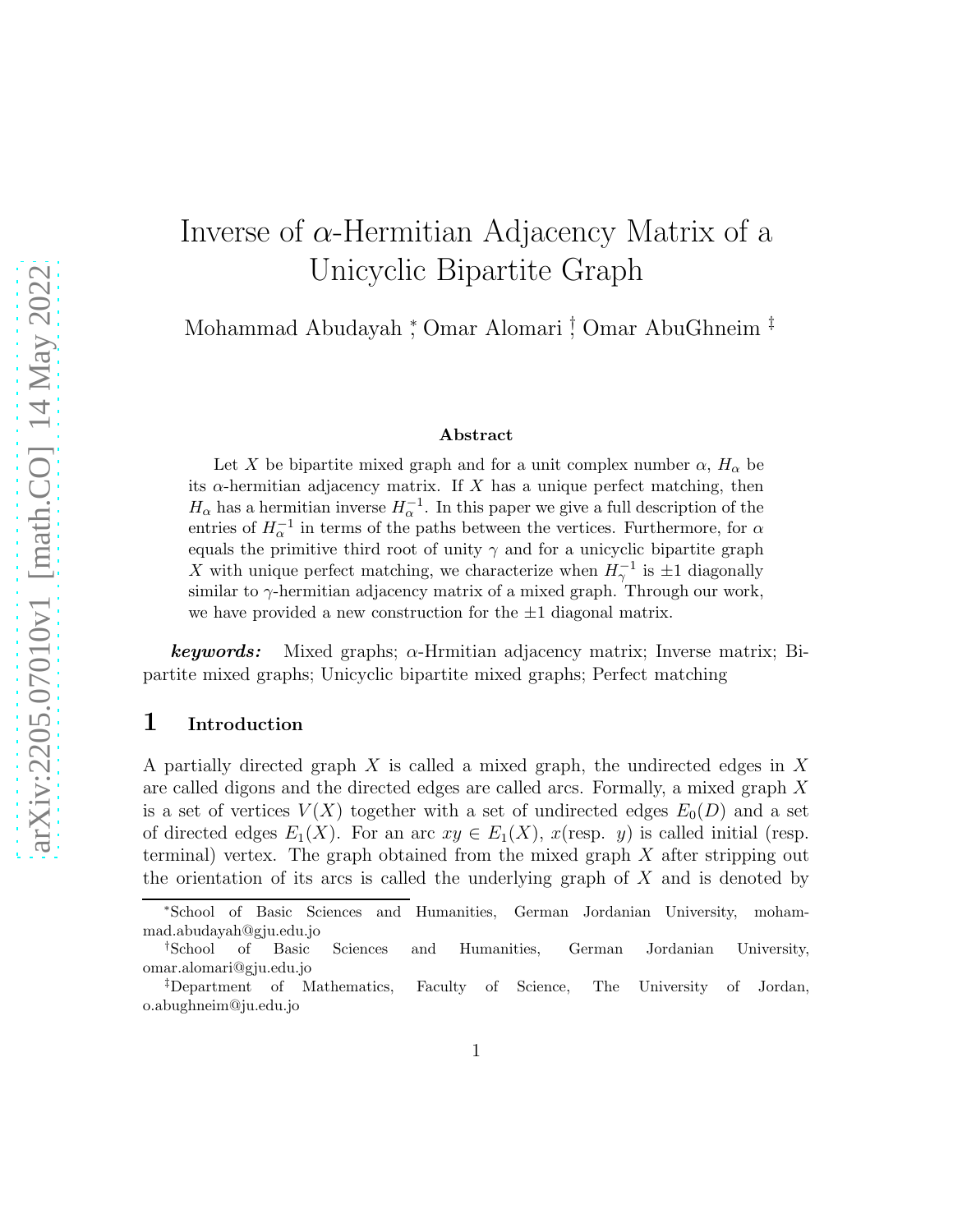$\Gamma(X)$ .

A collection of digons and arcs of a mixed graph X is called a perfect matching if they are vertex disjoint and cover  $V(X)$ . In other words, perfect matching of a mixed graph is just a perfect matching of its underlying graph. In general, a mixed graph may have more than one perfect matching. We denote the class of bipartite mixed graphs with a unique perfect matching by  $H$ . In this class of mixed graphs the unique perfect matching will be denoted by M. For a mixed graph  $X \in \mathcal{H}$ , an arc e (resp. digon) in  $\mathcal M$  is called matching arc (resp. matching digon) in X. If D is a mixed subgraph of X, then the mixed graph  $X\backslash D$  is the induced mixed graph over  $V(X)\backslash V(D)$ .

Studying a graph or a digraph structure through properties of a matrix associated with it is an old and rich area of research. For undirected graphs, the most popular and widely investigated matrix in literature is the adjacency matrix. The adjacency matrix of a graph is symmetric, and thus diagonalizable and all of its eigenvalues are real. On the other hand, the adjacency matrix of directed graphs and mixed graphs is not symmetric and its eigenvalues are not all real. Consequently, dealing with such matrix is very challenging. Many researchers have recently proposed other adjacency matrices for digraphs. For instance in [\[1\]](#page-15-0), the author investigated the spectrum of  $AA<sup>T</sup>$ , where A is the traditional adjacency matrix of a digraph. The author called them non negative spectrum of digraphs. In [\[2\]](#page-15-1), authors proved that the non negative spectrum is totally controlled by a vertex partition called common out neighbor partition. Authors in [\[3\]](#page-15-2) and in [\[4\]](#page-16-0) (independently) proposed a new adjacency matrix of mixed graphs as follows: For a mixed graph  $X$ , the hermitian adjacency matrix of X is a  $|V| \times |V|$  matrix  $H(X) = [h_{uv}]$ , where

$$
h_{uv} = \begin{cases} 1 & \text{if } uv \in E_0(X), \\ i & \text{if } uv \in E_1(X), \\ -i & \text{if } vu \in E_1(X), \\ 0 & \text{otherwise.} \end{cases}
$$

This matrix has many nice properties. It has real spectrum and interlacing theorem holds. Beside investigating basic properties of this hermitian adjacency matrix, authors proved many interesting properties of the spectrum of H. This motivated Mohar in [\[5](#page-16-1)] to extend the previously proposed adjacency matrix. The new kind of hermitian adjacency matrices, called  $\alpha$ -hermitian adjacency matrices of mixed graphs, are defined as follows: Let X be a mixed graph and  $\alpha$  be the primitive  $n^{th}$ root of unity  $e^{\frac{2\pi}{n}i}$ . Then the  $\alpha$  hermitian adjacency matrix of X is a  $|V| \times |V|$  matrix  $H_{\alpha}(X) = [h_{uv}],$  where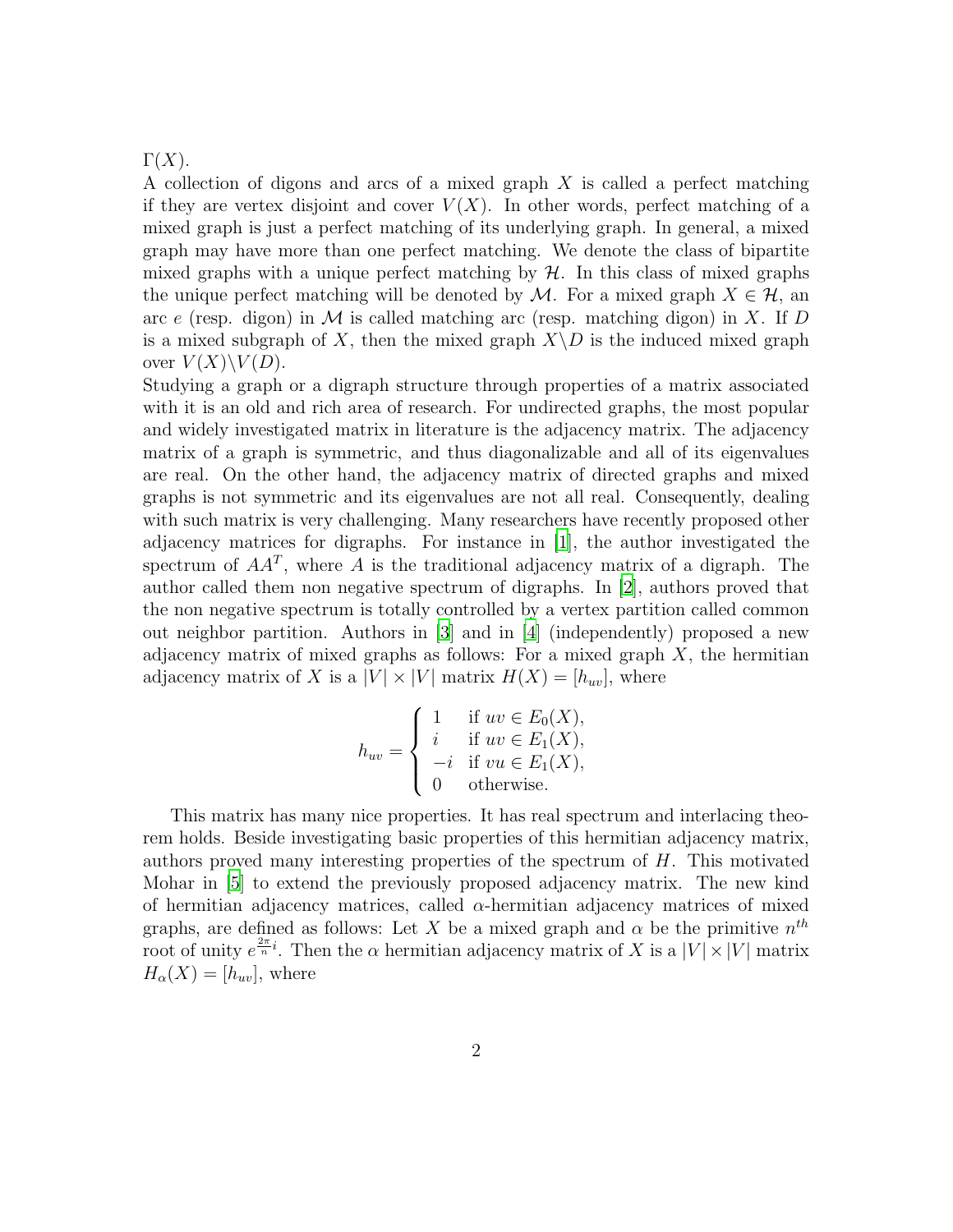$$
h_{uv} = \begin{cases} 1 & \text{if } uv \in E_0(D), \\ \alpha & \text{if } uv \in E_1(D), \\ \overline{\alpha} & \text{if } vu \in E_1(D), \\ 0 & \text{otherwise.} \end{cases}
$$

Clearly the new kind of hermitian adjacency matrices of mixed graphs is a natural generalization of the old one for mixed graphs and even for the graphs. As we mentioned before these adjacency matrices  $(H_i(X)$  and  $H_{\alpha}(X))$  are hermitian and have interesting properties. This paved the way to more a facinating research topic much needed nowadays.

For simplicity when dealing with one mixed graph X, then we write  $H_{\alpha}$  instead of  $H_\alpha(X)$ .

The smallest positive eigenvalue of a graph plays an important role in quantum chemistry. Motivated by this application, Godsil in [\[6](#page-16-2)] investigated the inverse of the adjacency matrix of a bipartite graph. He proved that if  $T$  is a tree graph with perfect matching and  $A(T)$  is its adjacency matrix then,  $A(T)$  is invertabile and there is  $\{1, -1\}$  diagonal matrix D such that  $DA^{-1}D$  is an adjacency matrix of another graph. Many of the problems mentioned in [\[6\]](#page-16-2) are still open. Further research appeared after this paper that continued on Godsil's work see [\[7\]](#page-16-3), [\[8](#page-16-4)] and [\[9](#page-16-5)].

In this paper we study the inverse of  $\alpha$ -hermitian adjacency matrix  $H_{\alpha}$  of unicyclic bipartite mixed graphs with unique perfect matching  $X$ . Since undirected graphs can be considered as a special case of mixed graphs, the out comes in this paper are broader than the work done previously in this area. We examine the inverse of  $\alpha$ -hermitian adjacency matricies of bipartite mixed graphs and unicyclic bipartite mixed graphs. Also, for  $\alpha = \gamma$ , the primative third root of unity, we answer the traditional question, when  $H_{\alpha}^{-1}$  is  $\{\pm 1\}$  diagonally similar to an  $\alpha$ -hermitian adjacency matrix of mixed graph. To be more precise, for a unicyclic bipartite mixed graph X with unique perfect matching we give full characterization when there is a  $\{\pm 1\}$ diagonal matrix D such that  $DH_\gamma^{-1}D$  is an  $\gamma$ -hermitian adjacency matrix of a mixed graph. Furthermore, through our work we introduce a construction of such diagonal matrix D. In order to do this, we need the following definitions and theorems:

**Definition 1** [\[10\]](#page-16-6) Let X be a mixed graph and  $H_{\alpha} = [h_{uv}]$  be its  $\alpha$ -hermitian adjacency matrix.

• X is called elementary mixed graph if for every component  $X'$  of  $X$ ,  $\Gamma(X')$  is either an edge or a cycle  $C_k$  (for some  $k \geq 3$ ).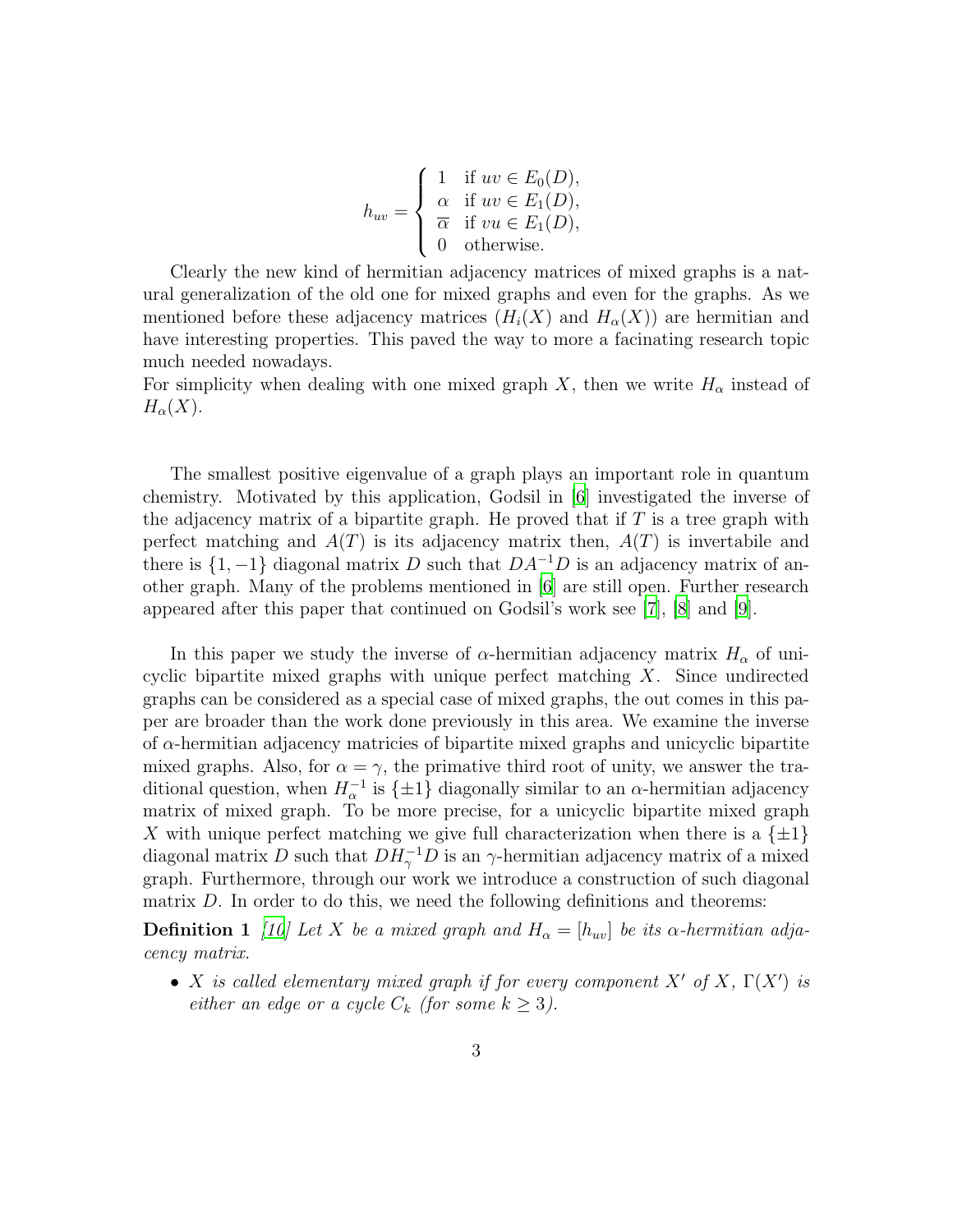- For an elementary mixed graph X, the rank of X is defined as  $r(X) = n c$ , where  $n = |V(X)|$  and c is the number of its components. The co-rank of X is defined as  $s(X) = m - r(X)$ , where  $m = |E_0(X) \cup E_1(X)|$ .
- For a mixed walk W in X, where  $\Gamma(W) = r_1, r_2, \ldots r_k$ , the value  $h_\alpha(W)$  is defined as

<span id="page-3-0"></span>
$$
h_{\alpha}(W) = h_{r_1r_2}h_{r_2r_3}h_{r_3r_4}\dots h_{r_{k-1}r_k} \in {\{\alpha^n\}}_{n\in \mathbb{Z}}
$$

Recall that a bijective function  $\eta$  from a set V to itself is called permutation. The set of all permutations of a set V, denoted by  $S_V$ , together with functions composition form a group. Finally recall that for  $\eta \in S_V$ ,  $\eta$  can be written as composition of transpositions. In fact the number of transpositions is not unique. But this number is either odd or even and cannot be both. Now, we define  $sgn(\eta)$  as  $(-1)^k$ , where k is the number of transposition when  $\eta$  is decomposed as a product of transpositions. The following theorem is well known as a classical result in linear algebra

**Theorem 1** If  $A = [a_{ij}]$  is an  $n \times n$  matrix then

$$
det(A) = \sum_{\eta \in S_n} sgn(\eta) a_{1, \eta(1)} a_{2, \eta(2)} a_{3, \eta(3)} \dots a_{n, \eta(n)}
$$

## 2 Inverse of  $\alpha$ -hermitian adjacency matrix of a bipartite mixed graph

In this section, we investigate the invertibility of the  $\alpha$ -hermitian adjacency matrix of a bipartite mixed graph  $X$ . Then we find a formula for the entries of its inverse based on elementary mixed subgraphs. This will lead to a formula for the entries based on the type of the paths between vertices. Using Theorem [1,](#page-3-0) authors in [\[10\]](#page-16-6) proved the following theorem.

<span id="page-3-1"></span>**Theorem 2** (Determinant expansion for H<sub>α</sub>) [\[10](#page-16-6)] Let X be a mixed graph and H<sub>α</sub> its  $\alpha$ -hermitian adjacency matrix, then

$$
det(H_{\alpha}) = \sum_{X'} (-1)^{r(X')} 2^{s(X')} Re\left(\prod_C h_{\alpha}(\vec{C})\right)
$$

where the sum ranges over all spanning elementary mixed subgraphs  $X'$  of X, the product ranges over all mixed cycles C in X', and  $\vec{C}$  is any mixed closed walk traversing C.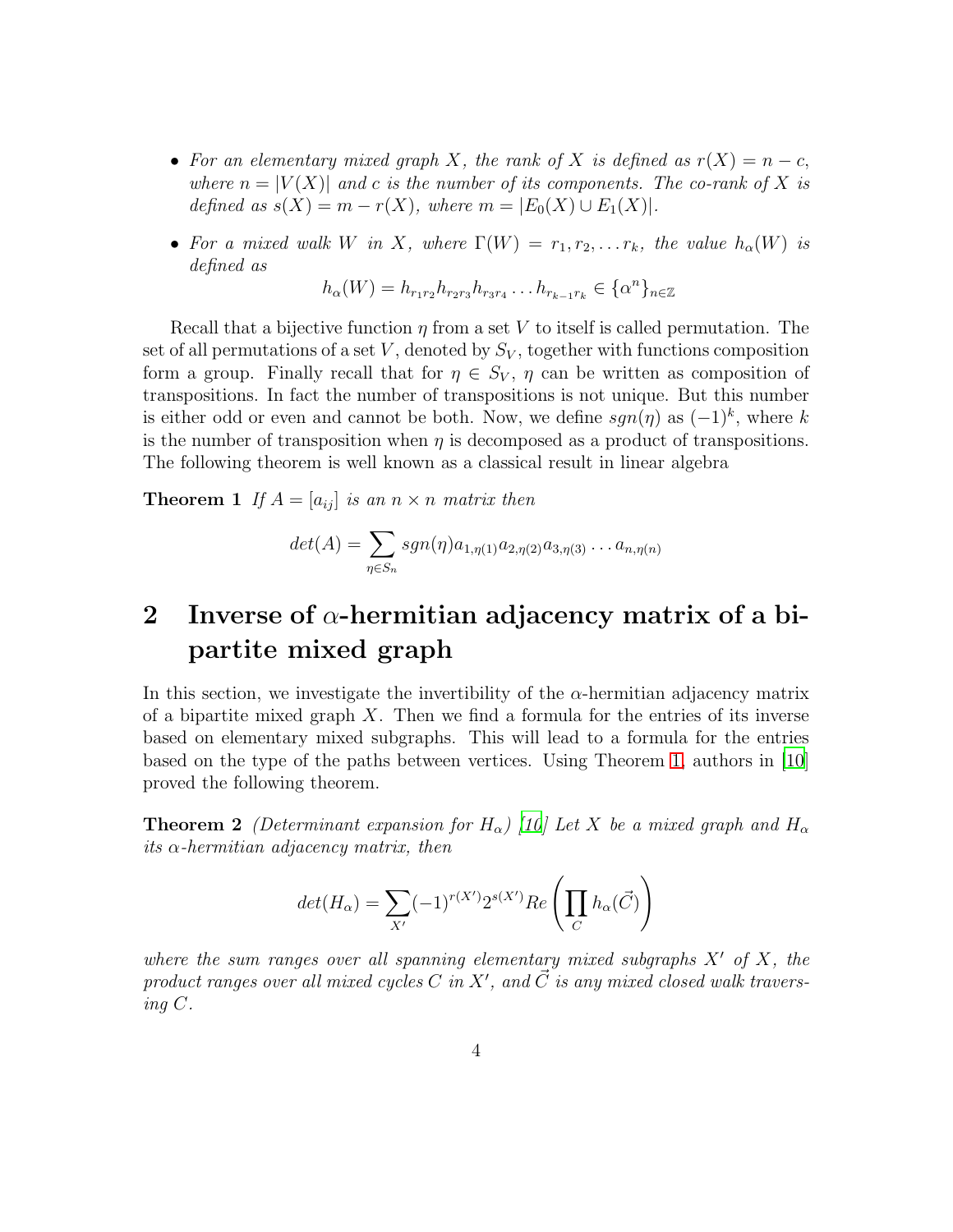Now, let  $X \in \mathcal{H}$  and M is the unique perfect matching in X. Then since X is bipartite graph, X contains no odd cycles. Now, let  $C_k$  be a cycle in X, then if  $C_k \cap \mathcal{M}$  is a perfect matching of  $C_k$  then,  $\mathcal{M} \Delta C_k = \mathcal{M} \backslash C_k \cup C_k \backslash \mathcal{M}$  is another perfect matching in  $X$  which is a contradiction. Therefore there is at least one vertex of  $C_k$  that is matched by a matching edge not in  $C_k$ . This means if  $X \in \mathcal{H}$ , then X has exactly one spanning elementary mixed subgraph that consist of only  $K_2$ components. Therefore, Using the above discussion together with Theorem [2](#page-3-1) we get the following theorem.

#### <span id="page-4-0"></span>**Theorem 3** If  $X \in \mathcal{H}$  and  $H_{\alpha}$  is its  $\alpha$ -hermitian adjacency matrix then  $H_{\alpha}$  is non singular.

Now, Let X be a mixed graph and  $H_{\alpha}$  be its  $\alpha$ -hermitian adjacency matrix. Then, for invertible  $H_{\alpha}$ , the following theorem finds a formula for the entries of  $H_{\alpha}^{-1}$ based on elementary mixed subgraphs and paths between vertices. The proof can be found in  $|11|$ .

<span id="page-4-1"></span>**Theorem 4** Let X be a mixed graph,  $H_{\alpha}$  be its  $\alpha$ -hermitian adjacency matrix and for  $i \neq j$ ,  $\rho_{i \to j} = \{P_{i \to j} : P_{i \to j}$  is a mixed path from the vertex i to the vertex j}. If  $\det(H_{\alpha}) \neq 0$ , then

$$
[H_{\alpha}^{-1}]_{ij} = \frac{1}{\det(H_{\alpha})} \sum_{P_{i \to j} \in \rho_{i \to j}} (-1)^{|E(P_{i \to j})|} h_{\alpha}(P_{i \to j}) \sum_{X'} (-1)^{r(X')} 2^{s(X')} Re\left(\prod_{C} h_{\alpha}(\vec{C})\right)
$$

where the second sum ranges over all spanning elementary mixed subgraphs  $X'$  of  $X\backslash P_{i\rightarrow j},$  the product is being taken over all mixed cycles C in X' and  $\vec{C}$  is any mixed closed walk traversing C.

This theorem describes how to find the non diagonal entries of  $H_{\alpha}^{-1}$ . In fact, the diagonal entries may or may not equal to zero. To observe this, lets consider the following example:

**Example [1](#page-5-0)** Consider the mixed graph X shown in Figure 1 and let  $\alpha = e^{\frac{\pi}{5}i}$ . The mixed graph  $X$  has a unique perfect matching, say  $M$ , and this matching consists of the set of unbroken arcs and digons. Further  $M$  is the unique spanning elementary mixed subgraph of X. Therefore, using Theorem [2](#page-3-1)

$$
det[H_{\alpha}] = (-1)^{8-4}2^{4-4} = 1
$$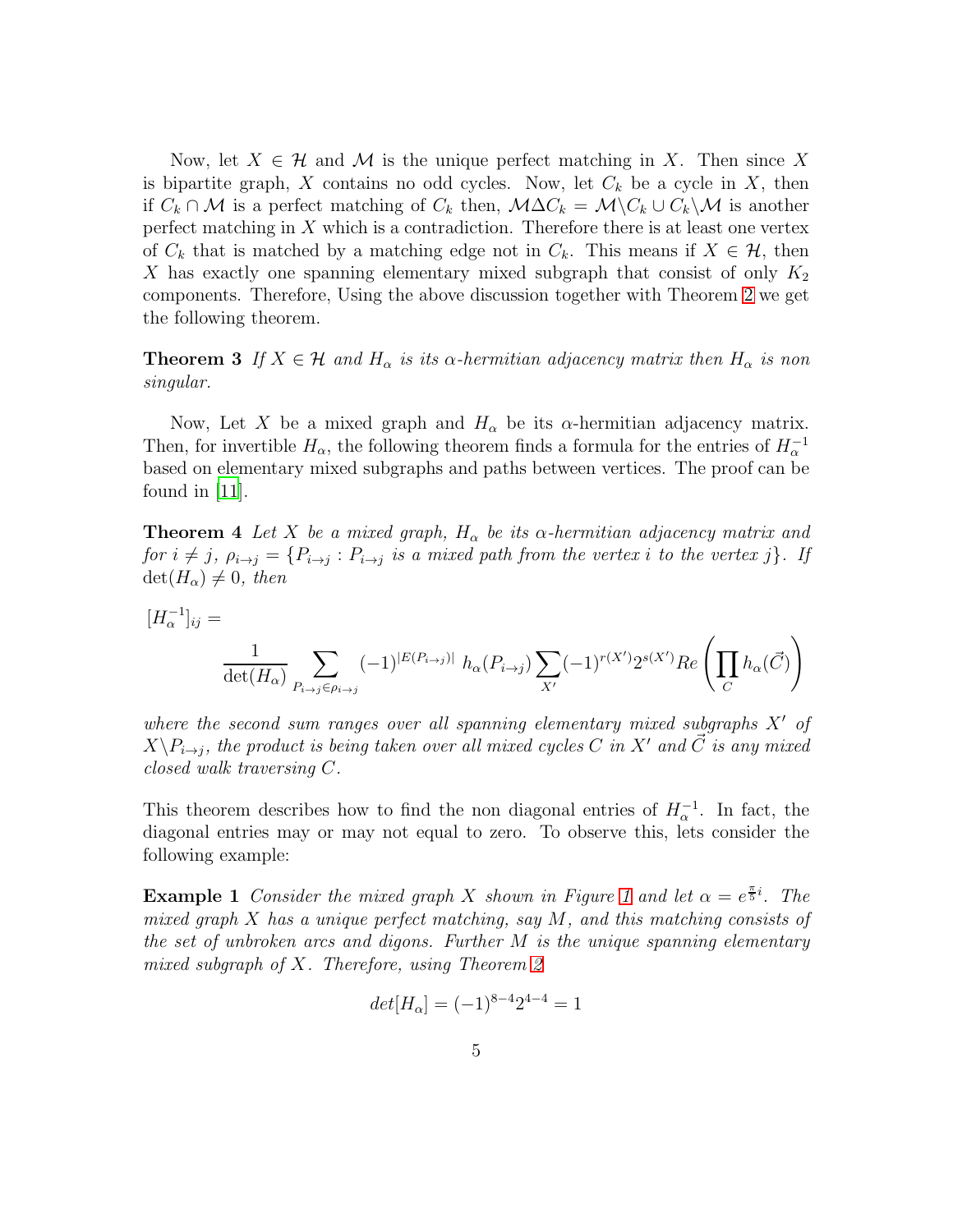So,  $H_{\alpha}$  is invertible. To calculate  $[H_{\alpha}^{-1}]_{ii}$ , we observe that

$$
[H_{\alpha}^{-1}]_{ii} = \frac{det((H_{\alpha})_{(i,i)})}{det(H_{\alpha})} = det((H_{\alpha})_{(i,i)}).
$$

Where  $(H_{\alpha})_{(i,i)}$  is the matrix obtained from  $H_{\alpha}$  by deleting the i<sup>th</sup> row and i<sup>th</sup> column, which is exactly the  $\alpha$ -hermitian adjacency matrix of  $X\setminus\{i\}$ . Applying this on the mixed graph, one can deduce that the diagonal entries of  $H_{\alpha}^{-1}$  are all zeros except the entry  $(H_{\alpha}^{-1})_{11}$ . In fact it can be easily seen that the mixed graph  $X\setminus\{1\}$  has only one spanning elementary mixed subgraph. Therefore,

$$
[H_{\alpha}^{-1}]_{11} = det((H_{\alpha})_{(1,1)}) = (-1)^{7-2} 2^{6-5} Re(\alpha) = -2Re(\alpha).
$$

<span id="page-5-0"></span>

Figure 1: Mixed Graph X where  $H_{\alpha}^{-1}$  has nonzero diagonal entry

The following theorem shows that if  $X$  is a bipartite mixed graph with unique perfect matching, then the diagonal entries of  $H_{\alpha}^{-1}$  should be all zeros.

**Theorem 5** Let  $X \in \mathcal{H}$  and  $H_{\alpha}$  be its  $\alpha$ -hermitian adjacency matrix. Then, for every vertex  $i \in V(X)$ ,  $(H_{\alpha}^{-1})_{ii} = 0$ .

**Proof** Observing that X is a bipartite mixed graph with a unique perfect matching, and using Theorem [3,](#page-4-0) we have  $H_{\alpha}$  is invertable. Furthermore,

$$
(H_{\alpha}^{-1})_{ii} = \frac{\det((H_{\alpha})_{(i,i)})}{\det(H_{\alpha})}
$$

Note that  $(H_{\alpha})_{(i,i)}$  is the  $\alpha$ -hermitian adjacency matrix of the mixed graph  $X\backslash\{i\}$ . However X has a unique perfect matching, therefore  $X\setminus\{i\}$  has an odd number of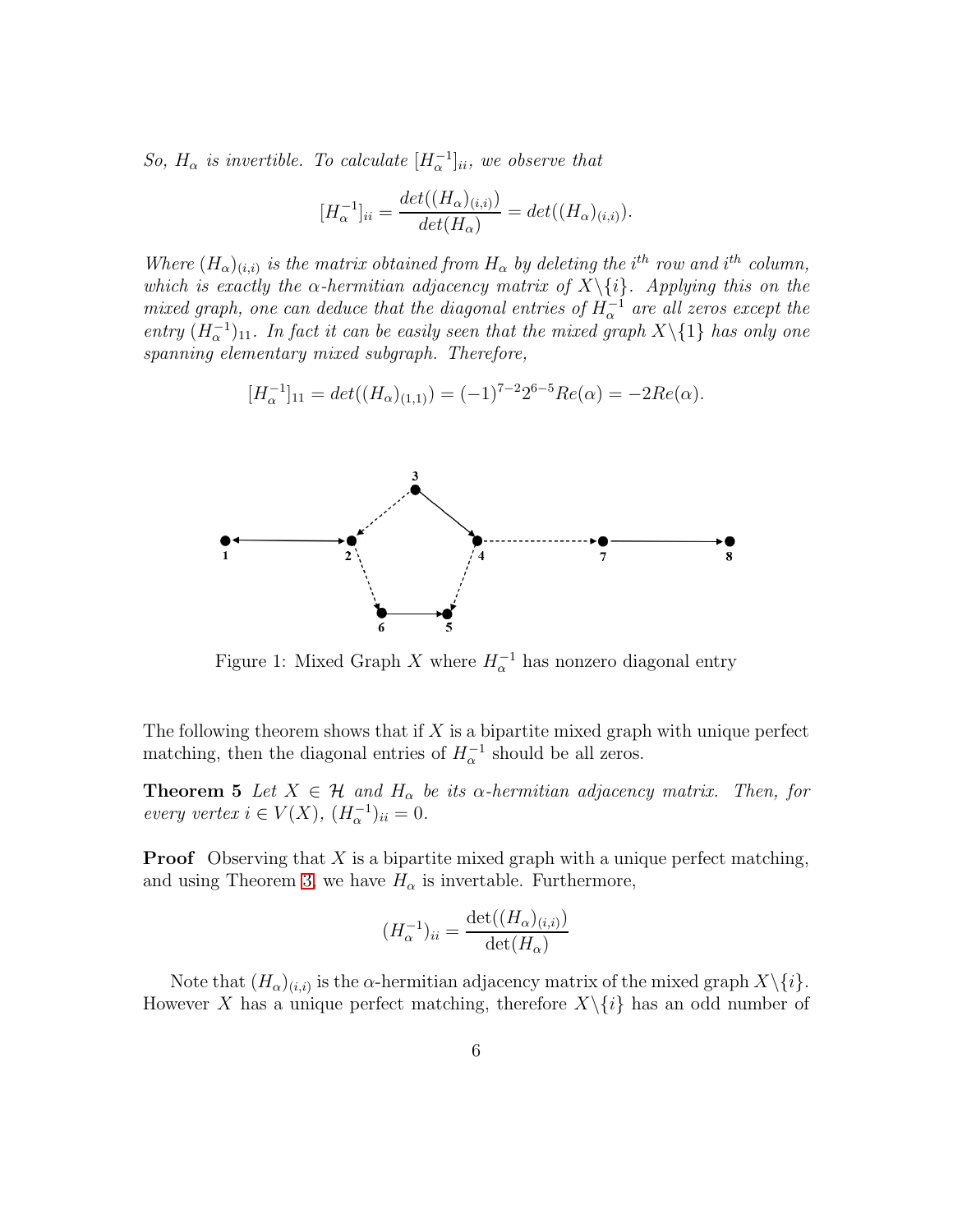vertices. Hence  $X\setminus\{i\}$  has neither a perfect matching nor an elementary mixed subgraph and thus  $\det((H_{\alpha})_{(i,i)})=0.$ 

Now, we investigate the non diagonal entries of the inverse of the  $\alpha$ -hermitian adjacency matrix of a bipartite mixed graph,  $X \in \mathcal{H}$ . In order to do that we need to characterize the structure of the mixed graph  $X\backslash P$  for every mixed path P in X. To this end, consider the following theorems:

<span id="page-6-0"></span>**Theorem 6** [\[12\]](#page-16-8) Let M and M' be two matchings in a graph  $G$ . Let H be the subgraph of G induced by the set of edges

$$
M\Delta M' = (M\backslash M') \cup (M'\backslash M).
$$

Then, the components of H are either cycles of even number of vertices whose edges alternate in M and M' or a path whose edges alternate in M and M' and end vertices unsaturated in one of the two matchings.

<span id="page-6-3"></span>Corollary 1 For any graph G, if G has a unique perfect matching then G does not contain alternating cycle.

**Definition 2** Let X be a mixed graph with unique perfect matching. A path  $P$ between two vertices u and v in X is called co-augmenting path if the edges of the underlying path of P alternates between matching edges and non-matching edges where both first and last edges of P are matching edges.

<span id="page-6-2"></span>**Corollary 2** Let G be a bipartite graph with unique perfect matching  $M$ , u and v are two vertices of G. If  $P_{uv}$  is a co-augmenting path between u and v, then  $G\backslash P_{uv}$ is a bipartite graph with unique perfect matching  $\mathcal{M}\backslash P_{uv}$ .

<span id="page-6-1"></span>**Proof** The part that  $\mathcal{M}\backslash P_{uv}$  is being a perfect matching of  $G\backslash P_{uv}$  is obvious. Suppose that  $M' \neq \mathcal{M}\backslash P_{uv}$  is another perfect matching of  $G\backslash P_{uv}$ . Using Theorem [6,](#page-6-0)  $G\backslash P_{uv}$  consists of an alternating cycles or an alternating paths, where its edges alternate between  $\mathcal{M}\backslash P_{uv}$  and M'. If all  $G\backslash P_{uv}$  components are paths, then  $G\backslash P_{uv}$  has exactly one perfect matching, which is a contradiction. Therefore,  $G\backslash P_{uv}$  contains an alternating cycle say C. Since  $P_{uv}$  is a co-augmenting path, we have  $M' \cup (P_{uv} \cap M)$ is a perfect matching of  $G$ . Therefore  $G$  has more than one perfect matching, which is a contradiction.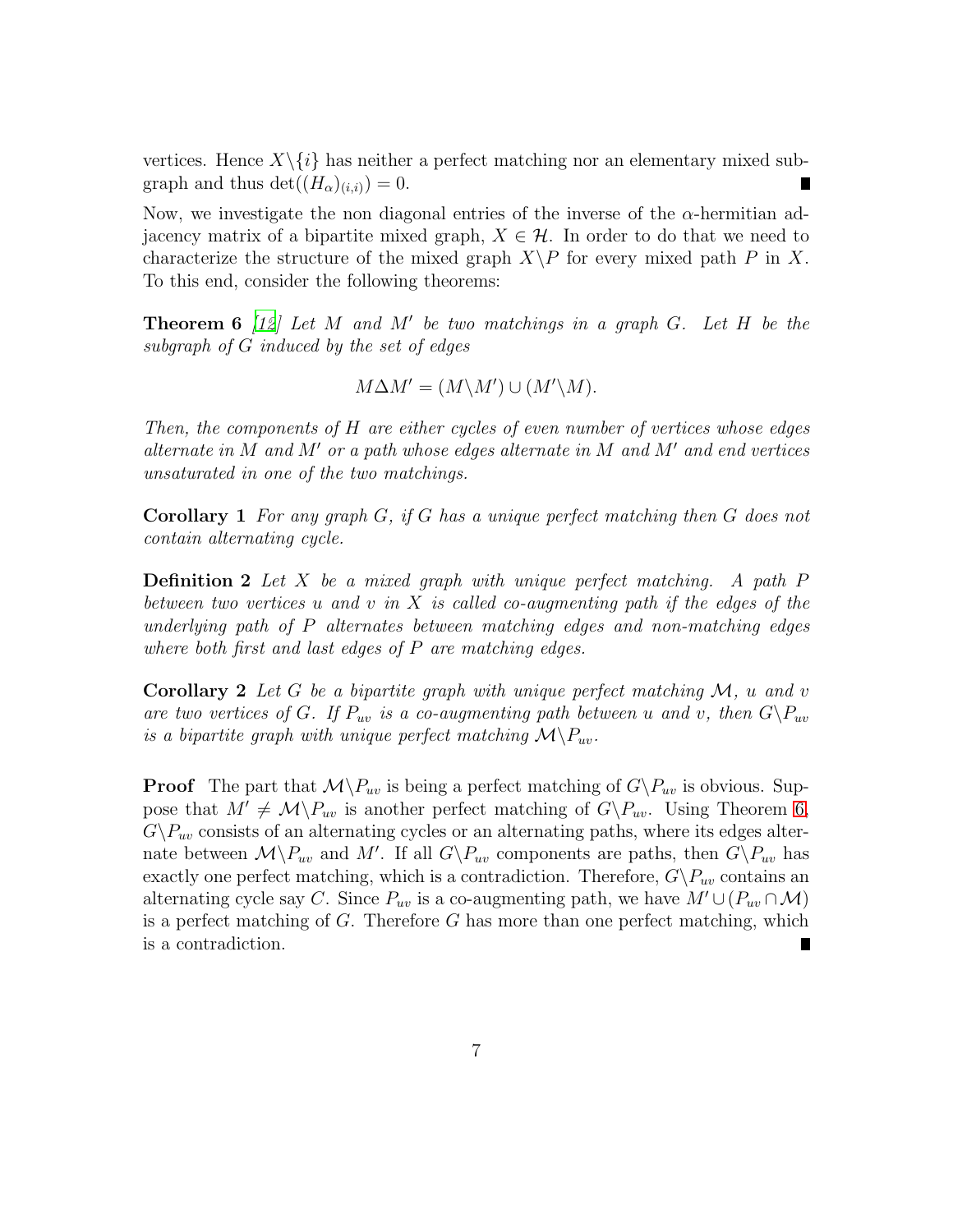**Theorem 7** Let G be a bipartite graph with unique perfect matching  $\mathcal{M}$ , u and v are two vertices of G. If  $P_{uv}$  is not a co-augmenting path between u and v, then  $G\backslash P_{uv}$ does not have a perfect matching.

**Proof** Since G has a perfect matching, then G has even number of vertices. Therefore, when  $P_{uv}$  has an odd number of vertices,  $G\backslash P_{uv}$  does not have a perfect matching.

Suppose that  $P_{uv}$  has an even number of vertices. Then,  $P_{uv}$  has a perfect matching M. Therefore if  $G\backslash P_{uv}$  has a perfect matching M', then  $M\cup M'$  will form a new perfect matching of G. This contradicts the fact that G has a unique perfect matching.

<span id="page-7-0"></span>Now, we are ready to give a formula for the entries of the inverse of  $\alpha$ -hermitian adjacency matrix of bipartite mixed graph  $X$  that has a unique perfect matching. This characterizing is based on the co-augmenting paths between vertices of X.

**Theorem 8** Let X be a bipartite mixed graph with unique perfect matching  $\mathcal{M}$ ,  $H_{\alpha}$ be its  $\alpha$ -hermitian adjacency matrix and

 $\Im_{i\to j} = \{P_{i\to j}: P_{i\to j}$  is a co-augmenting mixed path from the vertex  $i$  to the vertex  $j\}$ 

Then

$$
(H_{\alpha}^{-1})_{ij} = \begin{cases} \sum_{P_{i \to j} \in \mathcal{S}_{i \to j}} (-1)^{\frac{|E(P_{i \to j})|-1}{2}} h_{\alpha}(P_{i \to j}) & \text{if } i \neq j \\ 0 & \text{if } i = j \end{cases}
$$

#### Proof

Using Theorem [4,](#page-4-1)

$$
[H_{\alpha}^{-1}]_{ij} = \frac{1}{\det(H_{\alpha})} \sum_{P_{i \to j} \in \rho_{i \to j}} \left[ (-1)^{|E(P_{i \to j})|} h_{\alpha}(P_{i \to j}) \sum_{X'} (-1)^{r(X')} 2^{s(X')} Re(\prod_{C} h_{\alpha}(\vec{C})) \right]
$$

where the second sum ranges over all spanning elementary mixed subgraphs of  $X\backslash P_{i\rightarrow j}$ . The product is being taken over all mixed cycles C of X' and  $\vec{C}$  is any mixed closed walk traversing C.

First, using Theorem [7](#page-6-1) we observe that if  $P_{i\rightarrow j}$  is not a co-augmenting path then  $X\backslash P_{i\rightarrow j}$  does not have a perfect matching. Therefore, the term corresponds to  $P_{i\rightarrow j}$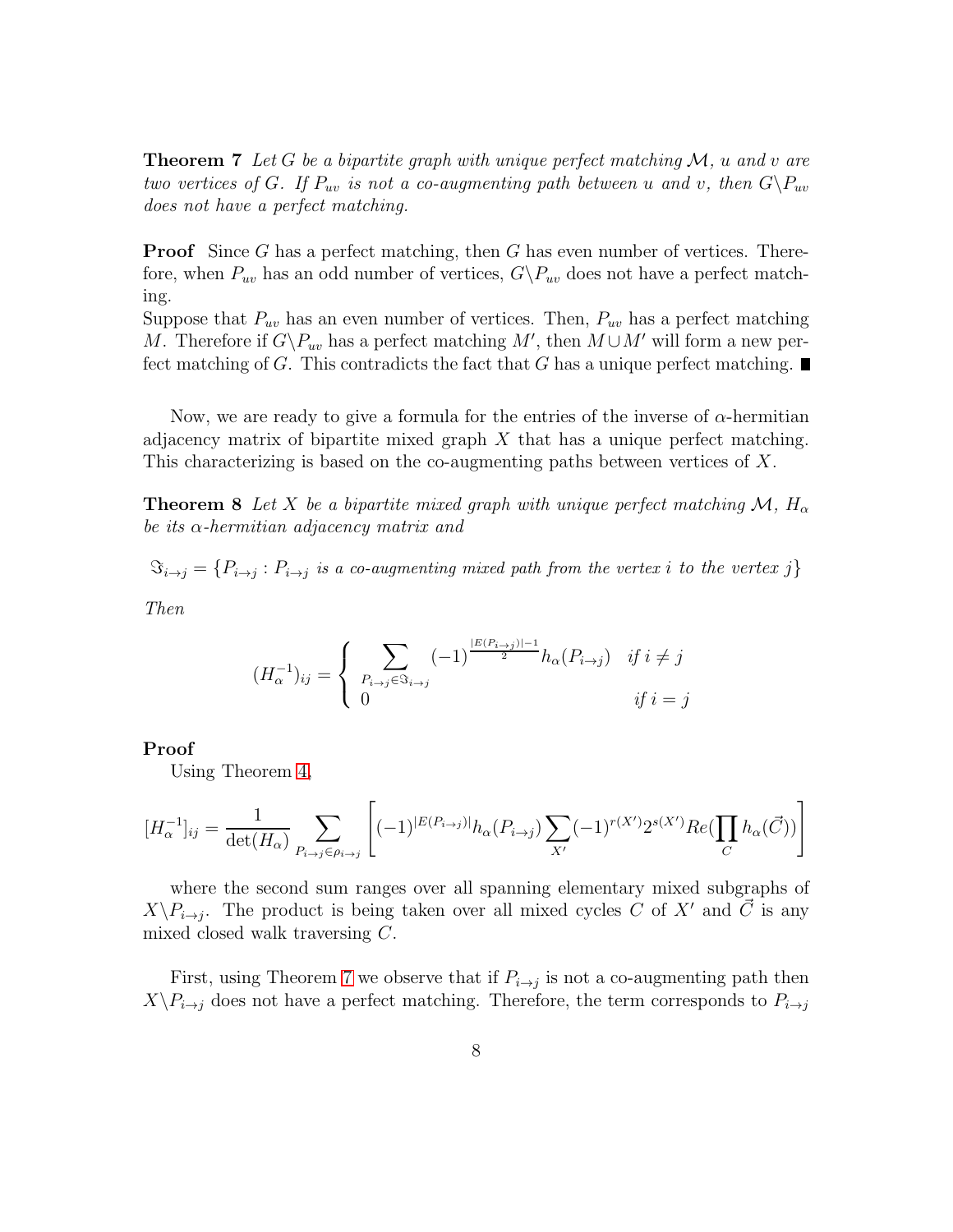contributes zero. Thus we only care about the co-augmenting paths. According to Corollary [2,](#page-6-2) for any co-augmenting path  $P_{i\rightarrow j}$  from the vertex i to the vertex j we get  $X\backslash P_{i\rightarrow j}$  has a unique perfect matching, namely  $\mathcal{M} \cap E(X\backslash P_{i\rightarrow j})$ . Using Corollary [1,](#page-6-3)  $X\backslash P_{i\rightarrow j}$  does not contain an alternating cycle. Thus  $X\backslash P_{i\rightarrow j}$  contains only one spanning elementary mixed subgraph which is  $\mathcal{M}\backslash P_{i\rightarrow j}$ . So,

$$
[H_{\alpha}^{-1}]_{ij} = \frac{1}{\det(H_{\alpha})} \sum_{P_{i \to j} \in \mathfrak{S}_{i \to j}} (-1)^{|E(P_{i \to j})|} h_{\alpha}(P_{i \to j}) (-1)^{V(X \setminus P_{i \to j})-k}
$$

where  $k$  is the number of components of the spanning elementary mixed subgraph of  $X\backslash P_{i\rightarrow j}$ . Observe that  $|V(X\backslash P_{i\rightarrow j})|=n-(|E(P_{i\rightarrow j})|+1)$ ,  $k=\frac{n-(|E(P_{i\rightarrow j})|+1)}{2}$  $\frac{\gamma_{i\rightarrow j}+1}{2}$  and  $\det(H_\alpha) = (-1)^{\frac{n}{2}},$  we get the result.

## <span id="page-8-0"></span>3 Inverse of  $\gamma$ -hermitian adjacency matrix of a unicyclic bipartite mixed graph



Figure 2: Unicycle bipartite mixed graph with unique perfect matching and 4 pegs

Let  $\gamma$  be the third root of unity  $e^{\frac{2\pi}{3}i}$ . Using Theorem [8,](#page-7-0)  $h_{\alpha}(P_{i\to j}) \in {\{\alpha^i\}}_{i=1}^n$  plays a central rule in finding the entries of  $H_{\alpha}^{-1}$  and since the third root of unity has the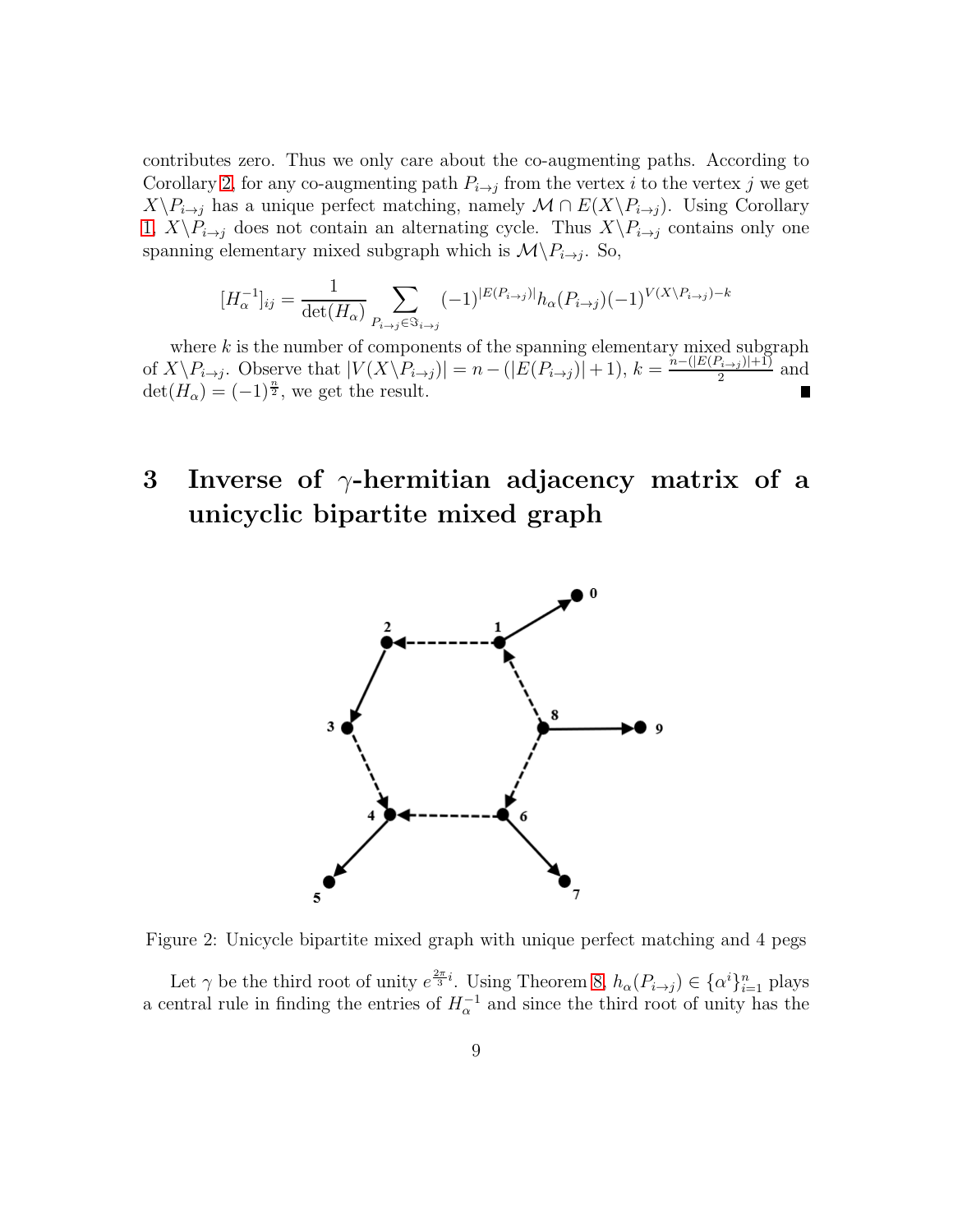property  $\gamma^i \in \{1, \gamma, \overline{\gamma}\}\$  we focus our study in this section on  $\alpha = \gamma$ . The property that  $\alpha^i \in {\pm 1, \pm \alpha, \pm \overline{\alpha}}$  is not true in general. To illustrate, consider the mixed graph shown in Figure [2](#page-8-0) and let  $\alpha = e^{\frac{\pi}{5}i}$ . Using Theorem [8](#page-7-0) we get  $H_{05}^{-1} = e^{\frac{3\pi}{5}i}$  which is not from the set  $\{\pm 1, \pm \alpha, \pm \overline{\alpha}\}.$ 

In this section, we are going to answer the classical question whether the inverse of  $\gamma$ -hermitian adjacency matrix of a unicyclic bipartite graph is  $\{1, -1\}$  diagonally similar to a hermitian adjacency matrix of another mixed graph or not. Consider the mixed graph shown in Figure [2.](#page-8-0) Then, obviously entries of  $H_{\gamma}^{-1}$  are from the set  $\{0, \pm 1, \pm \gamma, \pm \overline{\gamma}\}\$ 

Another thing we should bear in mind is the existence of  $\{1, -1\}$  diagonal matrix D such that  $DH_{\gamma}D$  is  $\gamma$ -adjacency matrix of another mixed graph. In the mixed graph X in Figure [2,](#page-8-0) suppose that  $D = diag{d_0, d_1, ..., d_9}$  is  ${1, -1}$  diagonal matrix with the property  $DH_{\gamma}D$  has all entries from the set  $\{0, \gamma, \overline{\gamma}\}\$ . Then,

$$
d_0 d_5 = 1
$$
  
\n
$$
d_0 d_9 = -1
$$
  
\n
$$
d_9 d_7 = -1
$$
  
\n
$$
d_5 d_7 = -1
$$

which is impossible. Therefore, such diagonal matrix  $D$  does not exist. To discuss the existence of the diagonal matrix  $D$  further, let  $G$  be a bipartite graph with unique perfect matching. Define  $X_G$  to be the mixed graph obtained from G by orienting all non matching edges. Clearly for  $\alpha \neq 1$  and  $\alpha \neq -1$  changing the orientation of the non matching edges will change the  $\alpha$ -hermitian adjacency matrix. For now lets restrict our study on  $\alpha = -1$ . Using Theorem [8](#page-7-0) one can easily get the following observation.

**Observation 1** Let G be a bipartite mixed graph with unique perfect matching  $M$ ,  $H_{-1}$  be the  $-1$ -hermitian adjacency matrix of  $X_G$  and

 $\Im_{i\to j} = \{P_{i\to j}: P_{i\to j} \,\,\hbox{is a co-augmenting mixed path from the vertex } i \,\,\hbox{to the vertex } j \,\,\hbox{in} \,\, X_G\}.$ 

One can use Theorem [8](#page-7-0) to get

$$
(H_{-1}^{-1})_{ij} = \begin{cases} |\Im_{i \to j}| & \text{if } i \neq j \\ 0 & \text{if } i = j \end{cases}
$$

So, the question we need to answer now is when  $A(G)$  and  $H_{-1}(X_G)$  are diagonally similar. To this end, let  $G$  be a bipartite graph with a unique perfect matching and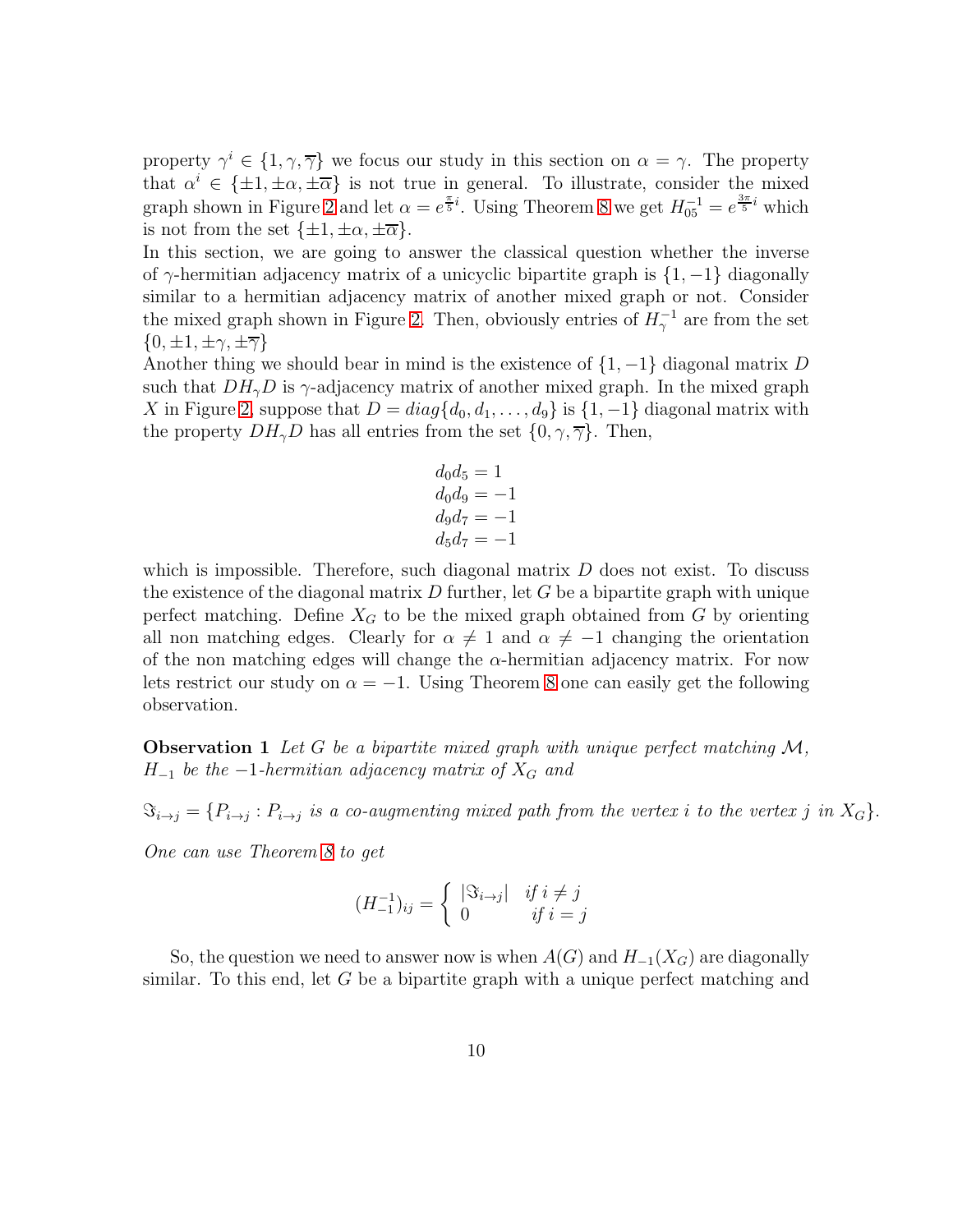$u \in V(G)$ . Then for a walk  $W = u = r_1, r_2, r_3, \ldots, r_k$  in G, define a function that assign the value  $f_W(j)$  for the  $j^{th}$  vertex of W as follows:

$$
f_W(1)=1
$$

and

$$
f_W(j+1) = \begin{cases} -f_W(j) & \text{if } r_j r_{j+1} \text{is unmatching edge in } G \\ f_W(j) & \text{if } r_j r_{j+1} \text{is matching edge in } G \end{cases}
$$

<span id="page-10-0"></span>See Figure [3.](#page-10-0) Since any path from a vertex  $u$  to itself consist of pairs of identical



Figure 3: The values of  $f_W$  where W is the closed walk starting from 0

paths and cycle, we get the following remark.

**Remark 1** Let G be bipartite graph with unique perfect matching and  $F(u) = \{f_W(u):$ W is a closed walk in G starting at u. then,  $|F(u)| = 1$  if and only if the number of unmatching edges in each cycle of G is even.

Finally, let G be a bipartite graph with unique perfect matching and suppose that each cycle of G has an even number of unmatched edges. For a vertex  $u \in V(G)$ define the function  $w: V(G) \to \{1, -1\}$  by

 $w(v) = f_W(v)$ , where W is a path from u to v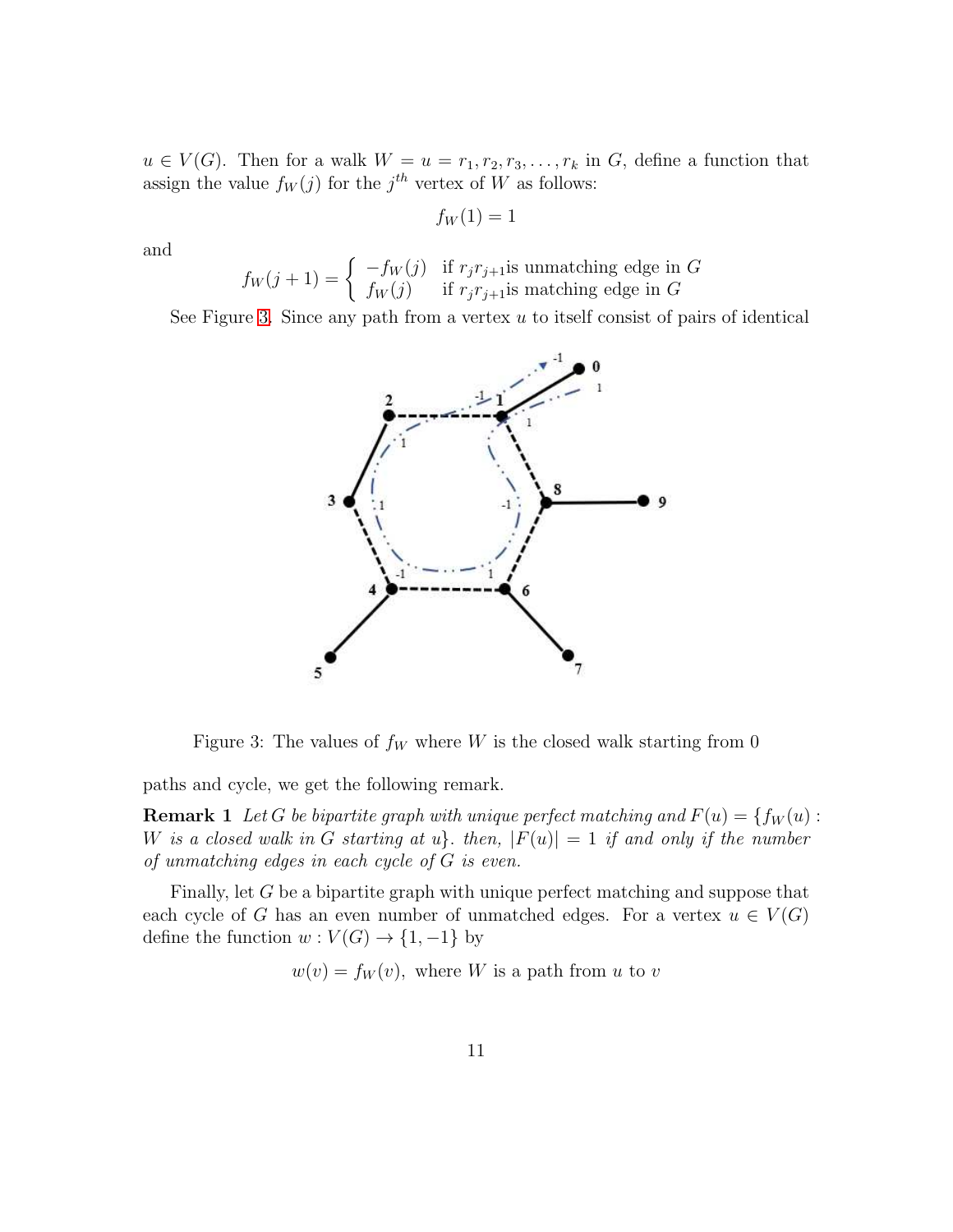Definition 3 Suppose that G is bipartite graph with unique perfect matching and every cycle of G has even number of unmatched edges. Suppose further  $V(G) =$  $\{v_1, v_2, \ldots, v_n\}$  and  $u \in V(G)$ . Define the matrix  $D_u$  by  $D_u = diag\{w(v_1), w(v_2), \ldots, w(v_n)\}.$ 

<span id="page-11-1"></span>**Theorem 9** Suppose G is a bipartite graph with unique perfect matching and every cycle of G has an even number of unmatched edges. Then for every  $u \in V(G)$ , we  $get D_uA(G)D_u = H_{-1}(X_G).$ 

**Proof** Note that, for  $x, y \in V(G)$ , we have  $(D_uA(G)D_u)_{xy} = d_xa_{xy}d_y$ . Using the definition of  $D_u$  we get,

|  | $\int -1$ if xy is an unmatching edge in G                                               |
|--|------------------------------------------------------------------------------------------|
|  | $d_x d_y = \begin{cases} 1 & \text{if } xy \text{ is a matching edge in } G \end{cases}$ |
|  | 0 otherwise                                                                              |

 $\blacksquare$ 

Therefore,  $(D_uA(G)D_u)_{xy} = (H_{-1})_{xy}$ .

Now we are ready to discuss the inverse of  $\gamma$ -hermitian adjacency matrix of unicyclic mixed graph. Let  $X$  be a unicyclic bipartite graph with unique perfect matching. An arc or digon of  $X$  is called a peg if it is a matching arc or digon and incident to a vertex of the cycle in X. Since X is unicyclic bipartite graph with unique perfect matching,  $X$  has at least one peg. Otherwise the cycle in  $X$  will be alternate cycle, and thus X has more than one perfect matching which contradicts the assumption. Since each vertex of the cycle incident to a matching edge and  $|V(X)|$  is even, X should contain at least two pegs. The following theorem will deal with unicyclic bipartite mixed graphs  $X \in \mathcal{H}$  with more than two pegs.

<span id="page-11-0"></span>**Theorem 10** Let X be a unicyclic bipartite graph with unique perfect matching. If X has more than two pegs, then between any two vertices of X there is at most one co-augmenting path.

**Proof** Let  $\rho_1, \rho_2$  and  $\rho_3$  be three pegs in X,  $u, v \in V(D)$ , C is the unique cycle in X and suppose there are two co-augmenting paths between  $u$  and  $v$ , say  $P$  and  $P'$ . Since X is unicyclic, we have  $V(C) \subset P \cup P'$ ,

Case1:  $E(P) \cup E(P')$  does not contain any of the pegs. Then, if v is the X cycle vertex incident to  $\rho_1$  then, v is not matched by an edge in the cycle, which means one of  $P$  or  $P'$  is not co-augmenting path, which contradicts the assumption.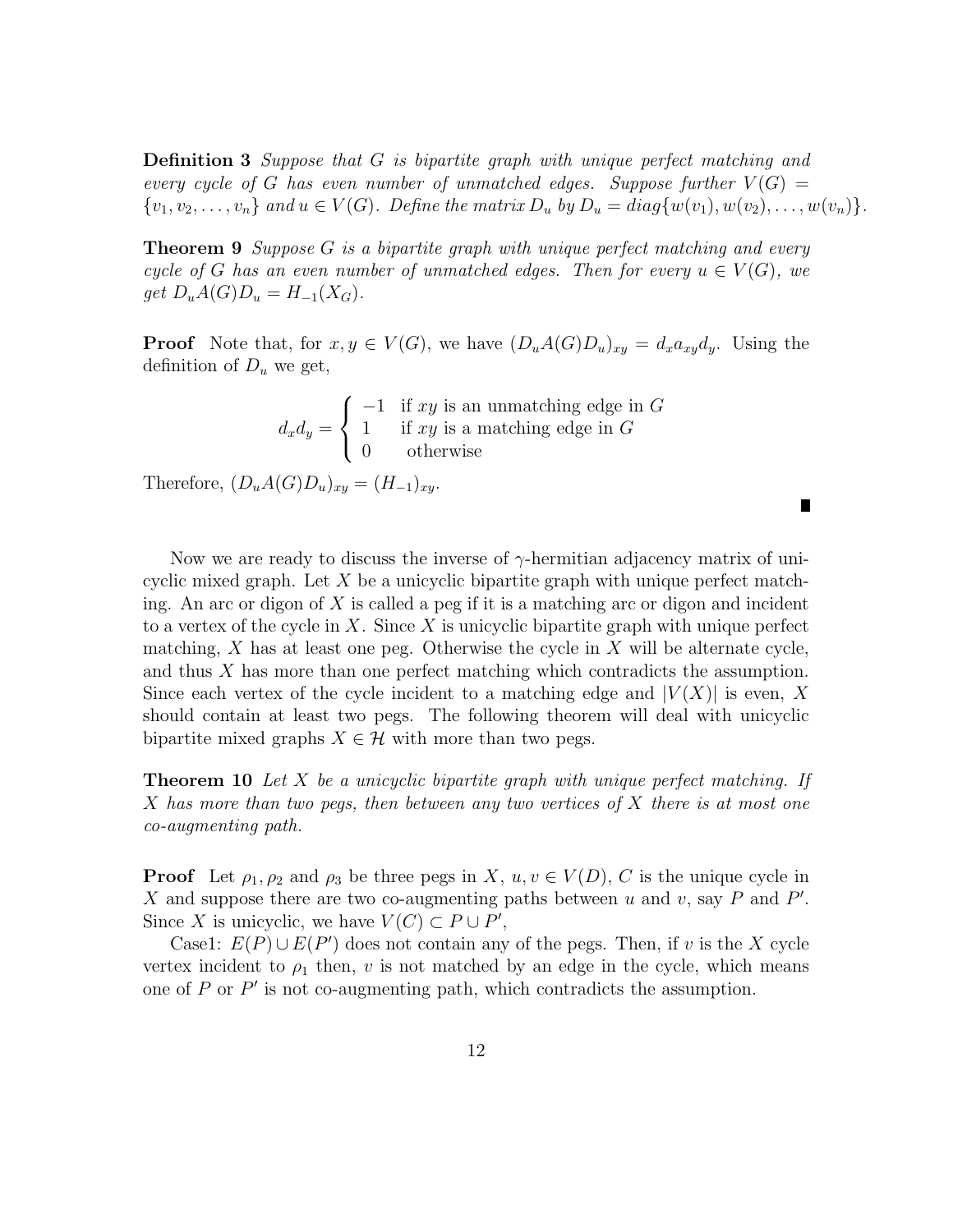Case2:  $(E(P) \cup E(P')$  contain pegs. Then,  $(E(P) \cup E(P')$  should contain at most two pegs, suppose that  $\rho_1$  and v is the vertex of X cycle that incident to  $\rho_1$ . Then, v belongs to either P or P', again since  $\rho_1$  is a matched edge, v is not matched by the cycle edges which means one of  $P$  or  $P'$  is not co-augmenting path. which contradicts the assumption.

<span id="page-12-2"></span>**Corollary 3** Let  $X$  be a unicycle bipartite mixed graph with unique perfect matching. If X has more than two pegs, then

1. 
$$
(H_{\alpha}^{-1})_{ij} = \begin{cases} (-1)^{\frac{|E(P_{i\rightarrow j})|-1}{2}} h_{\alpha}(P_{i\rightarrow j}) & \text{if } P_{i\rightarrow j} \text{ is a co-augmenting path from i to j} \\ 0 & \text{Otherwise} \end{cases}
$$

 $\blacksquare$ 

2. If the cycle of  $X$  contains even number of unmatching edges, then for any vertex  $u \in V(X)$ ,  $D_u H_\gamma^{-1}(X)D_u$  is  $\gamma$ -hermitian adjacency matrix of a mixed graph.

**Proof** Part one is obvious using Theorem [8](#page-7-0) together with Theorem [10.](#page-11-0) For part two, we observe that  $\gamma^i \in \{1, \gamma, \overline{\gamma}\}\$ . Therefore all  $H_{\gamma}^{-1}(X)$  entries are from the set  $\{\pm 1, \pm \gamma, \pm \overline{\gamma}\}\$ . Also the negative signs in  $A(\Gamma(X))^{-1}$  and in  $H_{\gamma}^{-1}$  appear at the same position. Which means  $D_u H_\gamma^{-1} D_u$  is  $\gamma$ -hermitian adjacency matrix of a mixed graph if and only if  $D_uA(\Gamma(X))D_u$  is adjacency matrix of a graph. Finally, Theorem [9](#page-11-1) ends the proof. Г

<span id="page-12-0"></span>Now we will take care of unicycle graph with exactly two pegs. Using the same technique of the proof of Theorem [10,](#page-11-0) one can show the following:

**Theorem 11** Let D be a unicyclic bipartite graph with unique perfect matching and exactly two pegs  $\rho_1$  and  $\rho_2$ . Then for any two vertices of D, u and v, if there are two co-augmenting paths from the vertex u to the vertex v, then  $\rho_1$  and  $\rho_2$  are edges of the two paths.

Let X be a unicyclic bipartite mixed graph with unique perfect matching and exactly two pegs, and let uv and  $u'v'$  be the two pegs of X where v and v' are vertices of the cycle of X. We, denote the two paths between v and v' by  $\mathcal{F}_{v\to v'}$  and  $\mathcal{F}_{v\to v'}^c$ .

<span id="page-12-1"></span>**Theorem 12** Let X be a unicyclic bipartite mixed graph with unique perfect matching and exactly two pegs and let  $C$  be the cycle of  $X$ . If there are two coaugmenting paths between the vertex x and the vertex y, then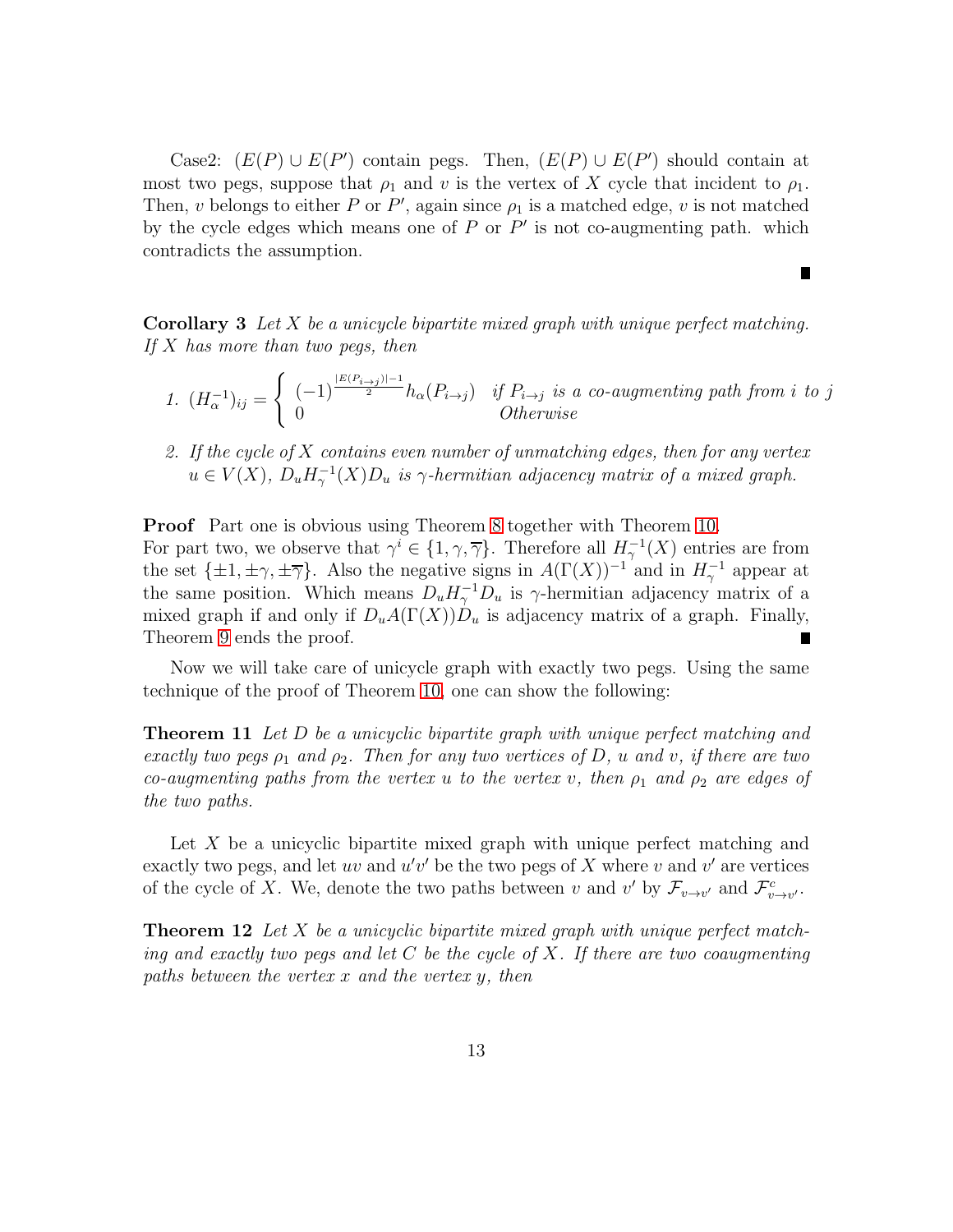$$
(H_{\alpha}^{-1})_{xy} = (-1)^{\frac{|E(P_{x\rightarrow y})|-1}{2}} \frac{h_{\alpha}(P_{x\rightarrow v})h_{\alpha}(P_{y\rightarrow v'})}{h_{\alpha}(\mathcal{F}_{v\rightarrow v'})} \left[ (-1)^{m+1}h_{\alpha}(C) + 1 \right]
$$

where  $\mathcal{F}_{v\to v'}$  is chosen to be the part of the path  $P_{x\to y}$  in the cycle C and C is of size 2m.

#### Proof

Suppose that  $P_{x\to y}$  and  $Q_{x\to y}$  are the paths between the vertices x and y, using theorem [8](#page-7-0) we have

$$
(H_{\alpha}^{-1})_{xy} = (-1)^{\frac{|E(P_x \to y)| - 1}{2}} h_{\alpha}(P_{x \to y}) + (-1)^{\frac{|E(Q_x \to y)| - 1}{2}} h_{\alpha}(Q_{x \to y})
$$

Now, using Theorem [11,](#page-12-0)  $P_{x\to y}(Q_{x\to y})$  can be divided into three parts  $P_{x\to v}$ ,  $\mathcal{F}_{v\to v'}$ and  $P_{v' \to y}$  (resp.  $Q_{x \to v} = P_{x \to v}$ ,  $\mathcal{F}^c_{v \to v'}$  and  $Q_{v' \to y} = P_{v' \to y}$ ). Observe that the number of unmatched edges in  $\mathcal{F}_{v \to v'}$  is  $k_1 = \frac{|E(\mathcal{F}_{v \to v'})|+1}{2}$  $\frac{a^{2}v^{7}}{2}$  and the number of unmatched edges in  $\mathcal{F}^c_{v \to v'}$  is  $k_2 = m - \frac{|E(\mathcal{F}_{v \to v'})|+1}{2} + 1$  we get

$$
(H_{\alpha}^{-1})_{xy} = (-1)^k h_{\alpha}(P_{x \to v}) h_{\alpha}(P_{v \to y}) ((-1)^{k_1} h_{\alpha}(\mathcal{F}_{v \to v'}) + (-1)^{k_2} h_{\alpha}(\mathcal{F}_{v \to v'}^c))
$$

where  $k = \frac{|E(P_{x\to v})| + |E(P_{v'\to y})|}{2} - 1$ 

Note here  $\overline{h_{\alpha}(\mathcal{F}_{v\to v'})}h_{\alpha}(\mathcal{F}_{v\to v'}^c) = h_{\alpha}(C)$ , therefore,

$$
(H_{\alpha}^{-1})_{xy} = (-1)^{\frac{|E(P_x \to y)| - 1}{2}} \frac{h_{\alpha}(P_{x \to v}) h_{\alpha}(P_{y \to v'})}{h_{\alpha}(\mathcal{F}_{v \to v'})} \left[ (-1)^{m+1} h_{\alpha}(C) + 1 \right]
$$

H.

<span id="page-13-0"></span>**Theorem 13** Let X be a unicyclic bipartite mixed graph with unique perfect matching and  $H_{\gamma}$  be its  $\gamma$ -hermitian adjacency matrix. If X has exactly two pegs, then  $H_{\gamma}^{-1}$ is not  $\pm 1$  diagonally similar to  $\gamma$ -hermitian adjacency matrix of a mixed graph.

**Proof** Let  $xx'$  and  $yy'$  be the two pegs of X, where  $x'$  and  $y'$  are vertices of the cycle  $C$  of  $X$ . Then, using Theorem [12](#page-12-1) we have

$$
(H_{\gamma}^{-1})_{xy} = (-1)^{\frac{|E(P_x \to y)| - 1}{2}} \frac{h_{\gamma}(P_{x \to x'})h_{\gamma}(P_{y \to y'})}{h_{\gamma}(\mathcal{F}_{x' \to y'})} \left[ (-1)^{m+1}h_{\gamma}(C) + 1 \right]
$$

where  $\mathcal{F}_{x'\to y'}$  is chosen to be the part of the path  $P_{x\to y}$  in the cycle C and C is of size 2m. Suppose that  $D = diag{d_v : v \in V(X)}$  is a  $\{\pm 1\}$  diagonal matrix with the property that  $DH_{\gamma}^{-1}D$  is  $\gamma$ -hermitian adjacency matrix of a mixed graph.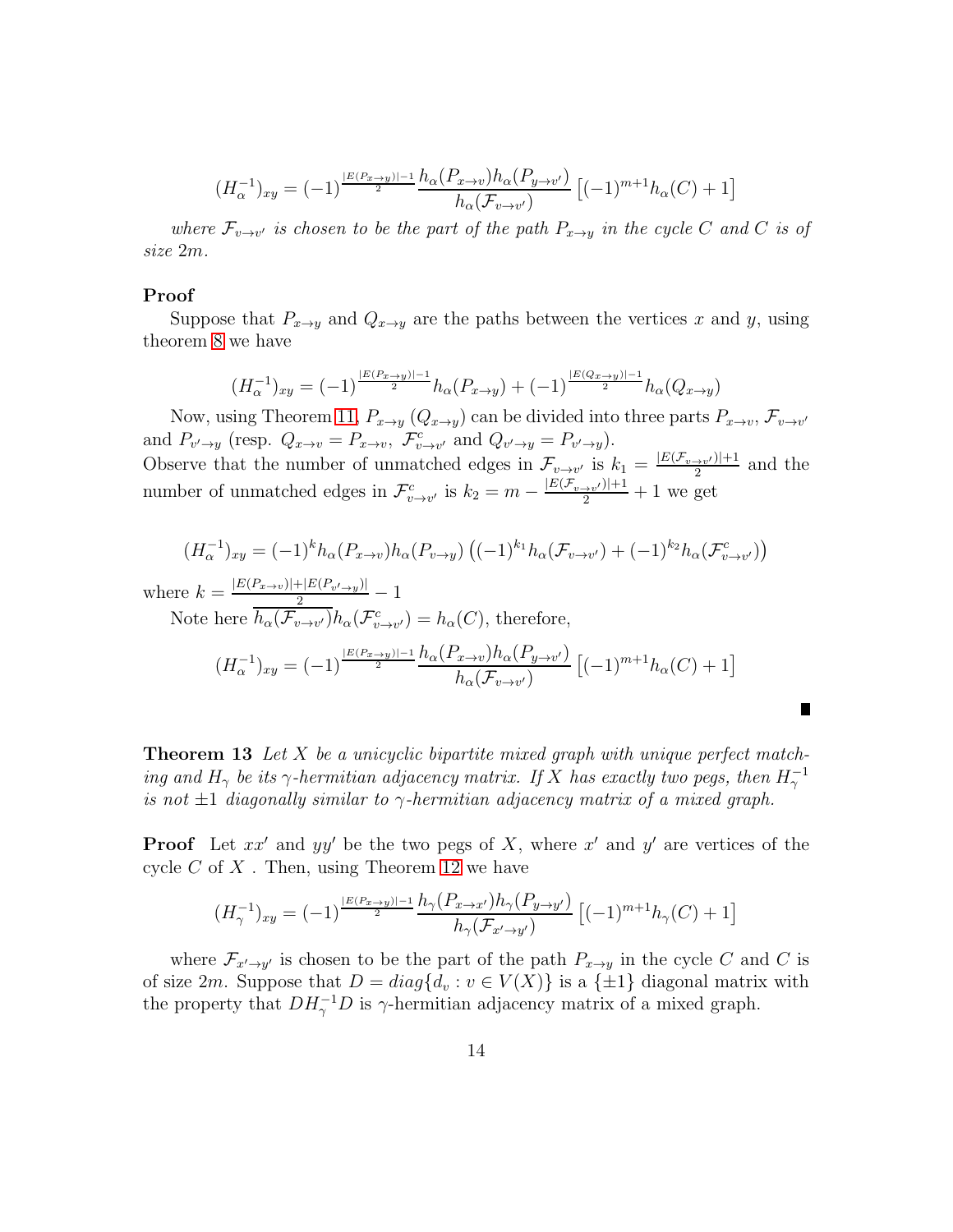- Case1: Suppose m is even say  $m = 2r$ .
	- Observe that  $(-1)^{m+1}h_{\gamma}(C) + 1 = 1 h_{\gamma}(C)$ . If  $h_{\gamma}(C) \in \{1, \gamma, \gamma^2\}$ , then  $1-h_\gamma(C) \notin {\pm 1, \pm \gamma, \pm \gamma^2}$  and so  $H_\gamma^{-1}$  is not  $\pm 1$  diagonally similar to  $\gamma$ hermitian adjacency matrix of a mixed graph. Thus we only need to discuss the case when  $h_{\gamma}(C) = 1$ . To this end, suppose that  $h_{\gamma}(C) = 1$ . Then  $(H_{\gamma}^{-1})_{xy} = 0$ . Since the length of  $C$  is  $4r$ , we have the number of unmatching edges (number of matching edges) in C is  $\frac{4r+2}{2}$  (resp.  $\frac{4r-2}{2}$ ). Since the number of unmatching edges in C is odd, there is a coaugmenting path  $\mathcal{F}_{x\to y}$  from x to y that contains odd number of unmatching edges and another coaugmenting path  $\mathcal{F}^c_{x\to y}$  with even number of unmatching edges. Now, let  $o' o (e' e)$  be any matching edges in the path  $\mathcal{F}_{x\to y}$  (resp.  $\mathcal{F}_{x\to y}^c$ ). Then, without loss of generality we may assume that there is a coaugmenting path between  $x$  and  $e, x$  and  $o$  (and hence there is a co-augmenting path between y and  $o'$ , y and  $e'$ ). Now, if  $d_x d_y = 1$  then

$$
-(DH_{\gamma}^{-1}D)_{xo} = (-1)^k d_x h_{\gamma}(P_{x\to o}) d_o
$$

$$
-(DH_{\gamma}^{-1}D)_{yo'} = (-1)^{k'} d_y h_{\gamma}(P_{y\to o'}) d_{o'}
$$

Observe that  $k + k'$  is odd number, we have  $d_0 d_{0'} = -1$ . This contradict the fact that for every matching edge  $gg'$ ,  $d_g d_{g'} = 1$ .

The case when  $d_x d_y = -1$  is similar to the above case but with considering the path  $\mathcal{F}_{x\to y}^c$  instead of  $\mathcal{F}_{x\to y}$  and the vertex e instead of o.

• Case2: Suppose m is odd say  $2r + 1$ . Then

$$
(H_{\gamma}^{-1})_{xy} = (-1)^{\frac{|E(P_{x\to y})|-1}{2}} \frac{h_{\alpha}(P_{x\to v})h_{\alpha}(P_{y\to v'})}{h_{\alpha}(\mathcal{F}_{v\to v'})} [h_{\alpha}(C) + 1].
$$

Therefore,

$$
(H_{\gamma}^{-1})_{xy} = (-1)^{\frac{|E(P_x \rightarrow y)| - 1}{2}} \frac{h_{\alpha}(P_{x \rightarrow v}) h_{\alpha}(P_{y \rightarrow v'})}{h_{\alpha}(\mathcal{F}_{v \rightarrow v'})} \begin{cases} -\gamma & \text{if } h_{\alpha}(C) = \gamma^2\\ -\gamma^2 & \text{if } h_{\alpha}(C) = \gamma\\ 2 & \text{if } h_{\alpha}(C) = 1 \end{cases}
$$

Obviously, when  $h_{\alpha}(C) = 1$ ,  $H_{\gamma}^{-1}$  is not  $\pm 1$  diagonally similar to  $\gamma$ -hermitian adjacency matrix of a mixed graph. Thus, the cases we need to discuss here are when  $h_{\alpha}(C) = \gamma$  and  $h_{\alpha}(C) = \gamma^2$ .

Since  $m$  is odd, then  $C$  contains an even number of unmatched edges. Therefore, either both paths between x and y,  $\mathcal{F}_{x\to y}$  and  $\mathcal{F}_{x\to y}^c$ , contain odd number of unmatching edges or both of them contains even number of unmatching edges.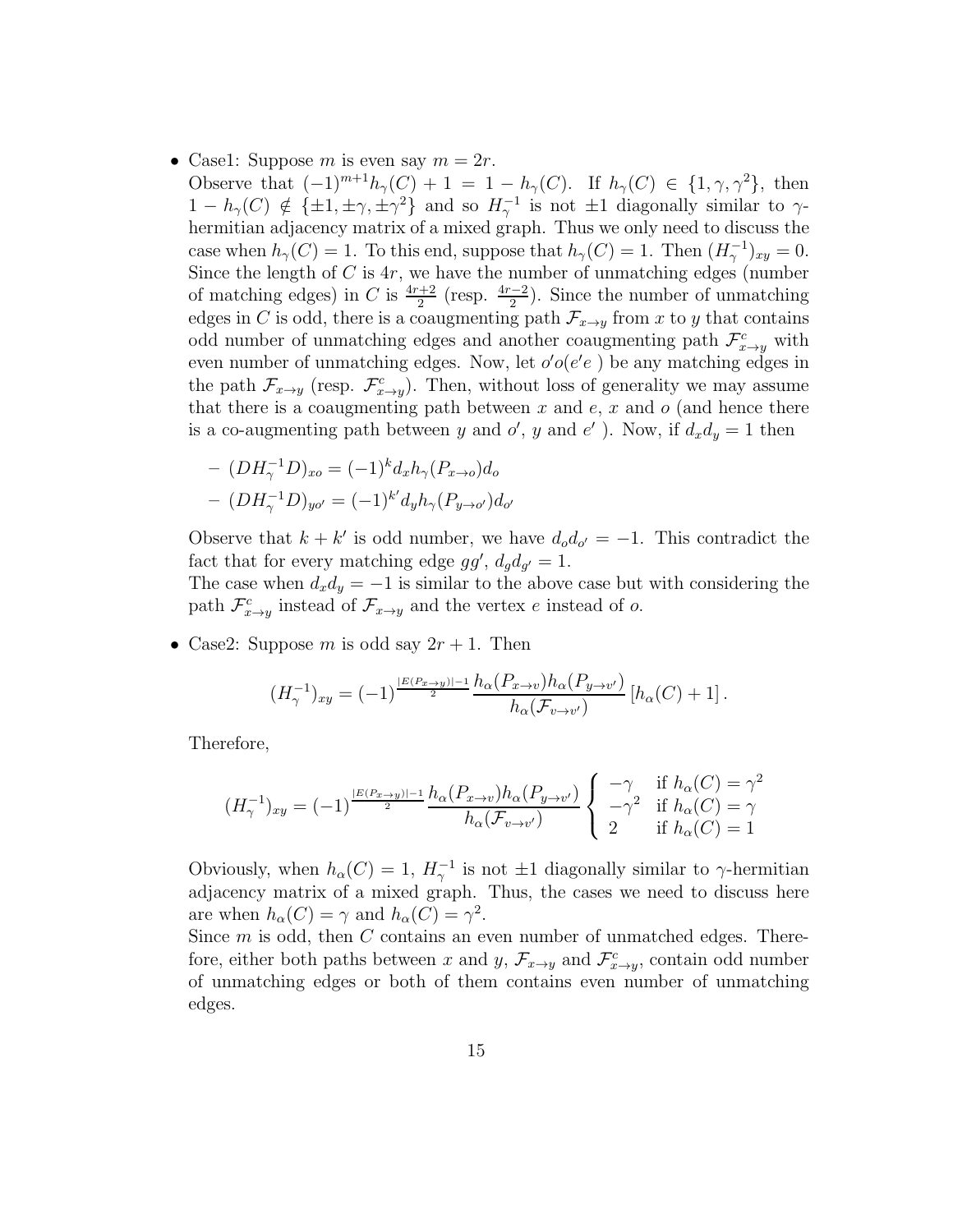To this end, suppose that both of the paths  $\mathcal{F}_{x\to y}$  and  $\mathcal{F}_{x\to y}^c$  contain odd number of unmatched edges. Then,  $(H_{\gamma}^{-1})_{xy} \in {\{\gamma^{i}\}}_{i=0}^{2}$ , which means  $d_{x}d_{y}=1$ . Finally, let v'v be any matching edge in  $\mathcal{F}_{x\to y}$  where  $P_{x\to v}$  and  $P_{v'\to y}$  are coaugmenting paths, then obviously  $d_v d_{v'} = 1$ . But one of the coaugmenting paths  $P_{x \to v}$  and  $P_{v' \to y}$  should contain odd number of unmatching edges and the other one should contain even number of unmatched edges. Which means  $d_x d_v d_{v'} d_y = -1$ . This contradicts the fact that  $d_v d_{v'} = 1$ .

In the other case, when both  $\mathcal{F}_{x \to y}$  and  $\mathcal{F}_{x \to y}^c$  contain even mumber of unmatching edges, one can easily deduce that  $d_x d_y = -1$  and using same technique we can get another contradiction.

Г

Note that Corollary [3](#page-12-2) and Theorem [13](#page-13-0) give a full characterization of a unicyclic bipartite mixed graph with unique perfect matching where the inverse of its γ-hermitian adjacency matrix is {±1} diagonally similar to γ-hermitian adjacency matrix of a mixed graph. We summarize this characterization in the following corollary.

**Theorem 14** Let X be a unicyclic bipartite mixed graph with unique perfect matching and  $H_{\gamma}$  its  $\gamma$ -hermitian adjacency matrix. Then,  $H_{\gamma}^{-1}$  is  $\pm 1$  diagonally similar to  $\gamma$ -hermitian adjacency matrix if and only if X has more than two pegs and the cycle of  $X$  contains even number of unmatching edges.

### Acknowledgment

The authors wish to acknowledge the support by the Deanship of Scientific Research at German Jordanian University.

### References

- <span id="page-15-0"></span>[1] Jovanovic IM. Non-negative spectrum of a digraph. Ars Math Contemp. 2017;12:167-82.
- <span id="page-15-1"></span>[2] Alomari O, Abudayah M, Sander T. The non-negative spectrum of a digraph. Open Mathematics. 2020;18(1):22-35.
- <span id="page-15-2"></span>[3] Guo K, Mohar B. Hermitian adjacency matrix of digraphs and mixed graphs. Journal of Graph Theory. 2017;85(1):217-48.